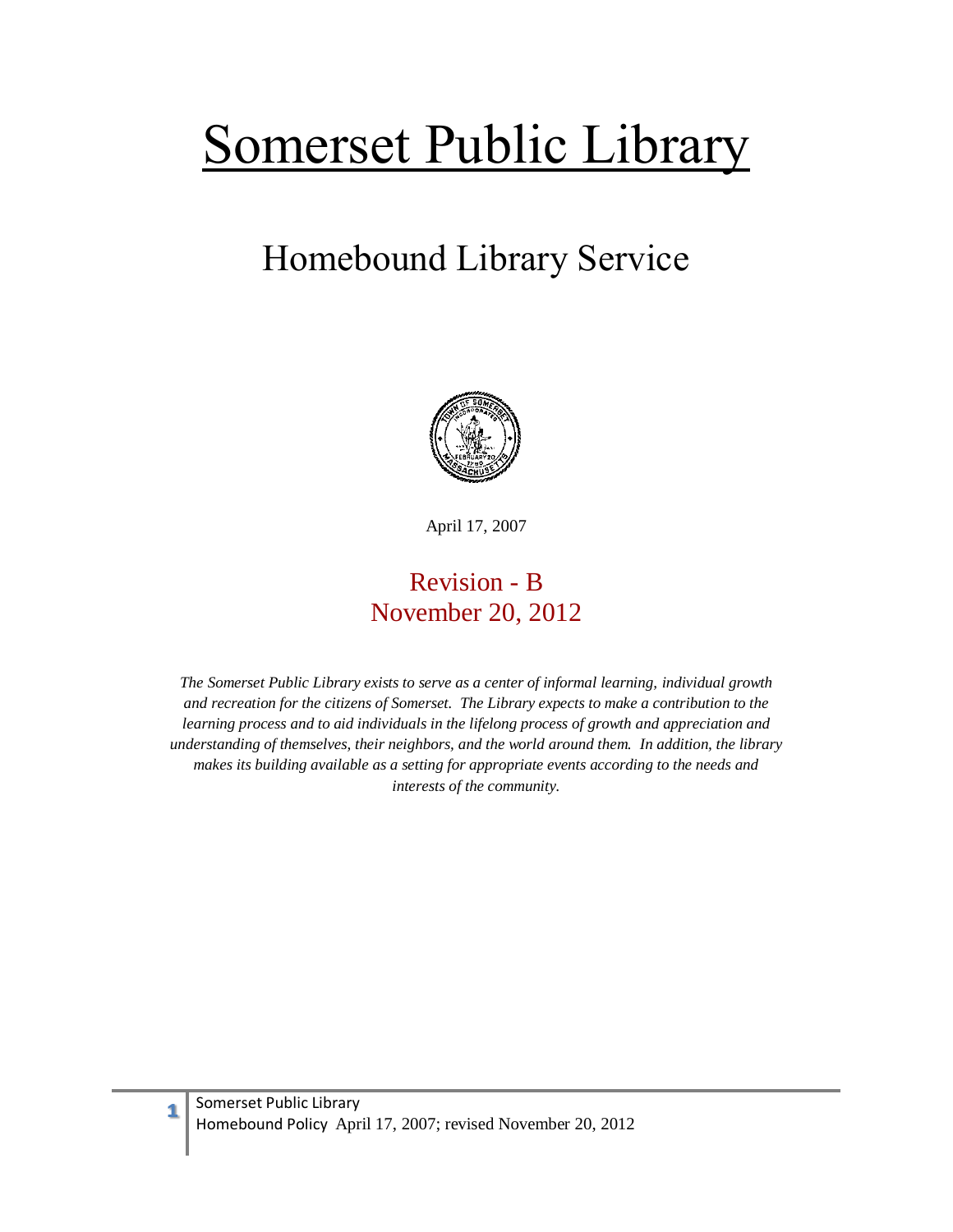The purpose of the Somerset Public Library Homebound Library Service is to provide library materials to Somerset residents unable to come to the Library. Individuals, groups and institutions are eligible for Homebound Library Service as outlined in this document.

#### **Service to homebound individuals or residents of long-term care facilities**

Homebound Service is the selection and delivery, by library staff, of library materials to Somerset residents who are unable to use the library facility due to mobility problems, physical disabilities, or illness.

*Residents are encouraged to use Council on Aging transportation if they are mobile and in need of transportation to and from the library.* 

#### **Criteria for service**

- Permanent physical disability which prevents an individual from coming to the library. *A physician's certificate may be required.*
- A temporary physical limitation or illness which prevents an individual from getting to or using the library and which is anticipated to last one month or longer. *A physician's certificate may be required.*

#### **Service**

- Items will be selected based on the individual's request for specific authors or titles and are subject to availability. Materials may also be chosen based on the reading interests of the individual. Library staff will use standard reader's advisory tools for such selections. Attempts will be made to select appropriate items, but the library is not responsible for the content of materials.
- Date of delivery is selected by the library and will usually be on a bi-monthly basis.
- The individual most have an active SAILS library card in good standing or will be issued a [Public Library card](file:///E:/Policies/Policies%20-%20Library%20Service/Library%20Card%20Policy%202011.pdf) and will follow all the rules and guidelines required of a card holder.
- Reserve/Holds policy is the same as any other card holder.
- Materials will be checked out for 4 (four) weeks and may be renewed one time for an additional 4 (four) weeks. Overdue fines will not accrue; however fees for lost, stolen or damaged materials will be assessed as necessary.
- Any of the library's regular circulating collection is available, large print as well as regular print, through the homebound service. DVDs, audio books, and magazines are also available. Reference service is also provided.
- The library reserves the right to limit the number of participants.